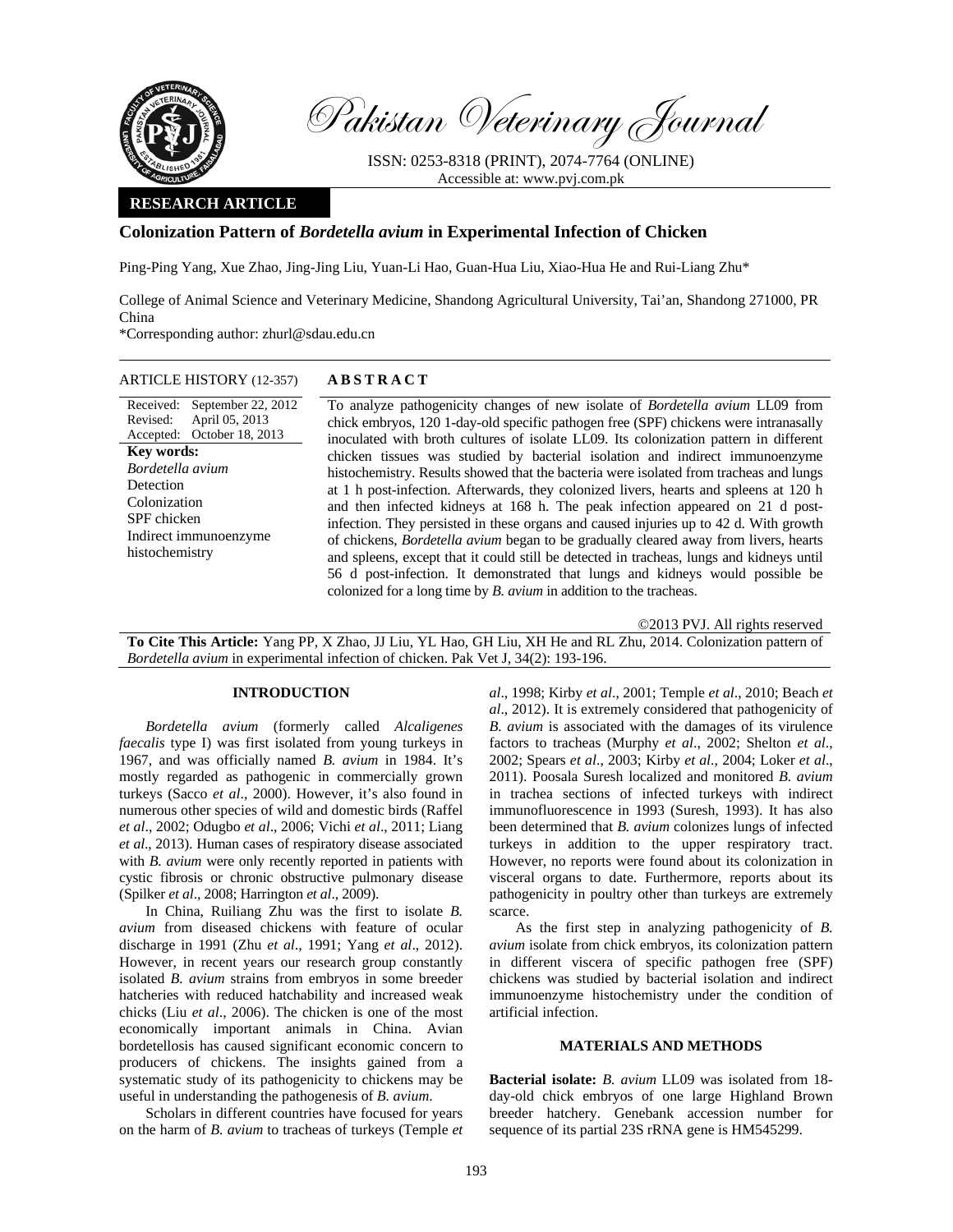**Chickens:** Two hundred and forty 1-day-old SPF chickens (Saishi, China) were raised in biosecurity isolators. No bacteria were isolated from them. Six immunosuppressive viruses (including REV, ALV-J, CIAV, MDV, VAV and IBDV) were not found by PCR and RT-PCR, which were detected as described previously (Nolte and Caliendo, 2003; Register and Yersin, 2005). Blood samples for serological testing were taken from the jugular vein using sterile technique. No maternal antibodies to *B. avium* in serum were detected by plate-agglutination test.

**Establishment of indirect immunoenzyme histochemistry:** As described previously (Probst *et al*., 2005; Ünver and Saraydın, 2012), tissues obtained at necropsy were fixed in 10% buffered formalin. Then sections (4 µm) were prepared for detection. Having been optimized repeatedly, the work condition of indirect immunoenzyme histochemistry was determined as follows: Tissue sections were incubated sequentially with 1% (wt/vol) BSA for 1 h, with mouse anti-*B. avium* polyclonal antibodies obtained by immunizing mice with outer membrane proteins of *B. avium* which were extracted as described (Munir *et al*., 2010) (ELISA titer was up to 1:1280; used at a 1:50 dilution) at 37°C for 1.5 h, and with goat antimouse IgG conjugated to horseradish peroxidase (Solarbio, China; used at a 1:40 dilution as directed by the manufacturer) at 37°C for 30 min in a humid chamber. Finally sections were colored using a DAB staining kit (Tiangen, China) in dark place for 5 min, and then counterstained with hematoxylin for final microscopic examination.

**Experimental infection:** A total of 240 1-day-old SPF chickens were randomly divided into 2 groups. One hundred and twenty chickens in challenge group were intranasally infected by  $10<sup>7</sup>$  cfu of *B. avium* isolate. The other 120 chickens were served as negative control, and they were inoculated with sterile brain heart infusion (BHI) broth (Difco, USA) which was used to incubate and dilute *B. avium*. Two groups of chickens were raised separately in different biosecurity isolators. They fed and drank freely.

Within 1 to 12 h post-infection, 3 chickens were euthanized and taken for autopsy per hour. Tracheas and lungs were obtained under axenic conditions, and were mixed with 1 ml sterile PBS (pH7.4) after ground with homogenizer. These suspensions were serially diluted 10 fold, and 0.1 ml of each dilution was spread on MacConkey agar plates. These plates were incubated for 24 h, and colonies were counted as described previously (Li *et al*., 2011). During 1 to 14 d post-infection, 3 chickens were euthanized per day. Blood samples for bacterial isolation were taken from wing vein using sterile technique. Six kinds of organs including tracheas, lungs, livers, hearts, spleens and kidneys were obtained at necropsy under axenic conditions. Bacteria were isolated from half of these organs at first. The other half of the organs were fixed in 10% buffered formalin. Sections (4µm) were prepared and stained as described above for final microscopic examination. In addition, 6 chickens were autopsied per week for infection rate calculation during 1 to 8 w post-infection and examined as 1 to 14 d post-infection. At the same time, antibody response to *B. avium* at different time points was examined by plateagglutination test as described previously (Guo *et al*., 2010). Chickens in the control group were sampled and examined as those in challenge group.

## **RESULTS**

**Colonization pattern of** *B.avium* **in infected chickens:**  Some of infected chickens showed obvious clinical signs of respiratory disease such as coryza after intranasal infection. No bacteria were detected in blood postinfection. *B. avium* was detected in tracheas and lungs at 1 h post-infection with a bacterium quantity of 60 cfu in lungs. As time prolonged, *B. avium* continually increased and reached  $2.\overline{8} \times 10^3$  cfu in lungs at 12 h post-infection. Afterwards, other organs such as livers, hearts and spleens were infected on 5 d and then kidneys were infected on 7 d post-infection.

In order to get significant insight into the knowledge of germ-carrying time and organ-addiction, number of *B. avium* in different organs was individually investigated at different times and results were represented in Fig. 1. Number of *B. avium* in viscera was the most on 21 d postinfection.

 Infected proportions of different tissues at different times were listed in Table 1. Both tracheas and lungs had an infection rate of 100% in the initial 1 to 5 w. However, visceral infection didn't occur to all chickens, with a proportion of 1/3-1/2. After 28 d post-infection, *B. avium* appeared to be cleared from these tissues, except that colonization of tracheas, lungs and kidneys persisted until 56 d post-infection.

**Table 1:** Infected (positive) proportions (%) of different tissues at different times post-infection.

| Time (days) | Trachea | Lung | Liver | Heart | Spleen | Kidney |
|-------------|---------|------|-------|-------|--------|--------|
|             | 100     | 100  | 0     | 0     | 0      | 0      |
|             | 100     | 100  | 33.3  | 33.3  | 33.3   | 16.7   |
| 4           | 100     | 100  | 50    | 50    | 50     | 50     |
| 21          | 100     | 100  | 50    | 50    | 50     | 50     |
| 28          | 100     | 100  | 33.3  | 33.3  | 33.3   | 33.3   |
| 35          | 100     | 100  | 16.7  | 16.7  | 16.7   | 50     |
| 42          | 100     | 66.7 | 0     | 0     | 0      | 33.3   |
| 49          | 100     | 50   | 0     | 0     | 0      | 33.3   |
| 56          | 100     | 16.7 | 0     | 0     | 0      | 33.3   |
|             |         |      |       |       |        |        |

**Antibody response:** Antibody response to *B. avium* detected by plate-agglutination test at different time points could be seen from Fig. 2. Antibody level was in a growth trend post-infection, especially, linear upward in the first 3-4 w post-infection. Antibody level reached a high level, more than  $2^4$ , after 3 w. It showed a slow upward trend after 4w post-infection.

**Colonization of** *B. avium* **in different organs:** It could be seen from Fig. 3 that *B. avium* colonized extensively in tracheas, lungs, livers, hearts, spleens and kidneys. In tracheas, *B. avium* adhered to the ciliated tracheal cells in the beginning and resulted in cells shedding as shown by empty arrow. Then they colonized inner cells of the trachea as shown by solid arrows (Fig. 3-A). In lungs, *B. avium* primarily picked alveolar walls as the sites for colonization (solid arrows), and resulted in hemorrhage (empty arrow) as shown in Fig. 3-B. They colonized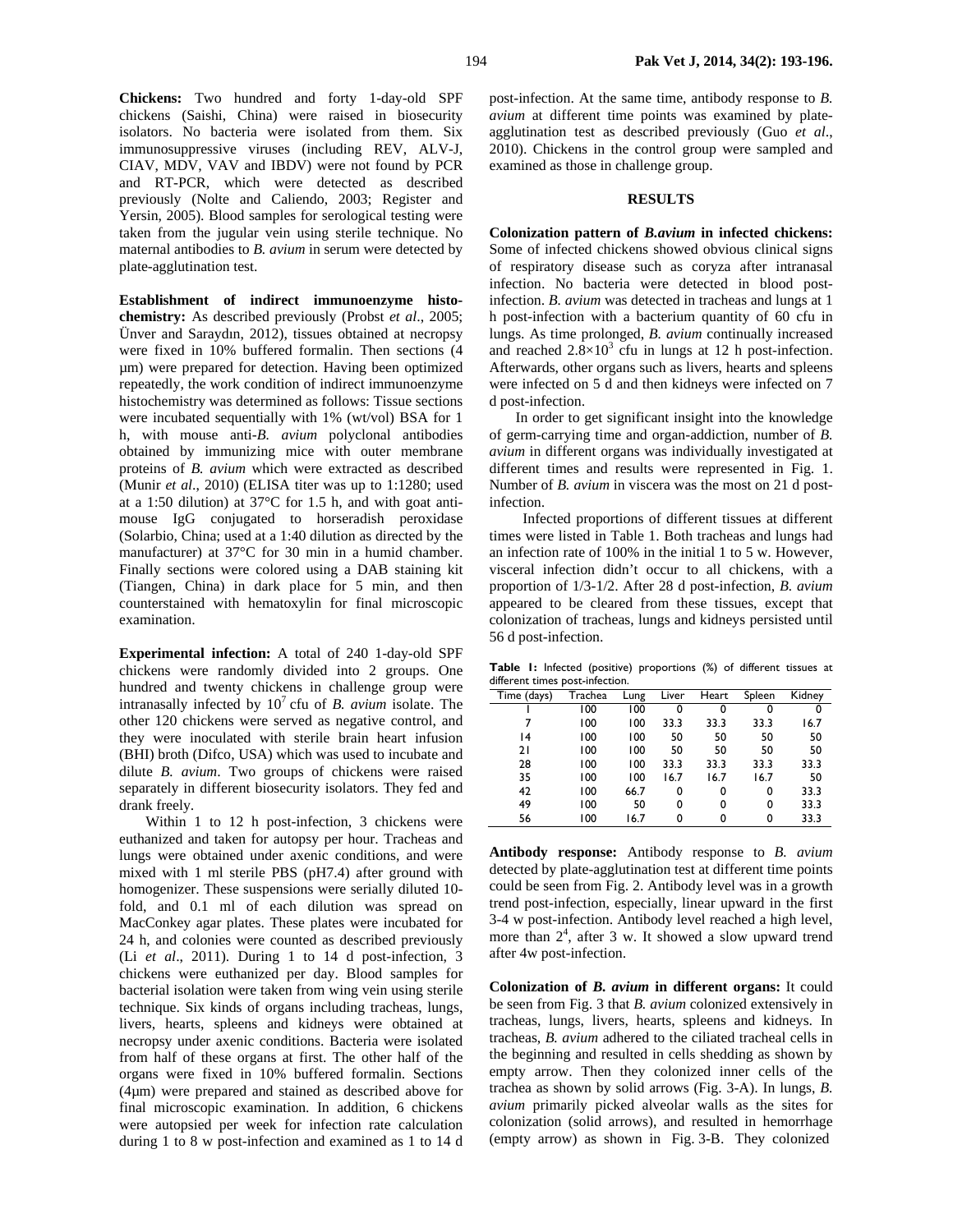

**Fig. 1:** Bacterial counts (cfu⁄g) from various organs in chickens after B. avium LL09 intranasal challenge. Data points represent mean value from 6 survives. Error bars are ± standard deviation.



**Fig. 2:** Antibody response to *B. avium* detected by plate-agglutination test at different time points. Antibody level was in a growth trend postinfection.

densely in intercellular space and cytoplasm in livers and spleens (Fig. 3-C and Fig. 3-E). In hearts, they were mainly distributed along the myocardial cells (Fig. 3-D). In kidneys, they colonized in tubular epithelial cells and resulted in disintegration of them as shown by arrows in Fig. 3-F.

#### **DISCUSSION**

It's known to all that *B. avium* can colonize the upper respiratory tract, and cause coryza, rhinitis and ophthalmia, etc. in turkeys or other poultries (Raffel *et al*., 2002; Odugbo *et al*., 2006). For a long time, studies about pathogenicity of *B. avium* have been focused on its damage to the respiratory tract (Temple *et al*., 1998; Sebaihia *et al*., 2006; Miyamoto *et al*., 2011). We found its infection in some chick embryos when etiological studies were conducted on chick embryos of some hatcheries in China in recent years (Liu *et al*., 2006). To analyze the pathogenicity changes of *B. avium*, one isolate



**Fig. 3:** Colonization of *B. avium* LL09 in different organs (400×). A, Colonization of tracheas by *B. avium* LL09; B, Colonization of lungs by *B. avium* LL09; C, Colonization of livers by *B. avium* LL09; D, Colonization of hearts by *B. avium* LL09; E, Colonization of spleens by *B. avium* LL09; F, Colonization of kidneys by *B. avium* LL09. All of them were detected by indirect immunoenzyme histochemistry. The sections were colored using a DAB staining kit, and then counterstained with hematoxylin. *B. avium* are readily discernible by their distinct brown signals in figures. The colonization sites are marked with solid arrows and specific lesions are marked with empty arrows.

from chick embryo was tested in this experiment. Its colonization pattern in different viscera of SPF chickens was systematically studied under the condition of experimental infection.

We established an indirect immunoenzyme histochemistry method which could localize *B. avium* in chicken tissues. It had the coincidence rate of 100% with results of bacterial isolation. Besides, the exact sites and quantity of *B. avium* in tissues could be observed. Based on the features of specificity, visuality and sensitivity, it was applied for *B. avium* detection in this study.

It was discovered by bacterial isolation and indirect immunoenzyme histochemistry that the infection rates of both tracheas and lungs reached as high as 100% at the initial stage of infection (1-35 d). However, visceral organs of merely 1/3-1/2 of chickens were colonized by *B. avium* LL09 (Table 1), rather than a 100% infection rate. Furthermore, with the enhancement of chicken body immune function and the antibody levels rise (Fig. 2), most bacteria could be cleared away from livers, hearts and spleens (Fig. 1 and Table 1). These results partially explain the reason for high infection and low mortality of Bordetellosis (Jackwood and Saif, 2003)**.**

During infection, *B. avium* was typically found bound to the surface of nasal cavity and the ciliated cells of tracheal epithelium (Temple *et al*., 1998). We also found this appearance in experiment. It mainly adhered to the ciliated tracheal cells until 7 d post-infection, and colonized inner cells of trachea until 21 d post-infection (Fig. 3-A). Lungs had been colonized extensively in less than 7 d post-infection (Fig. 1 and Table 1) and gradually